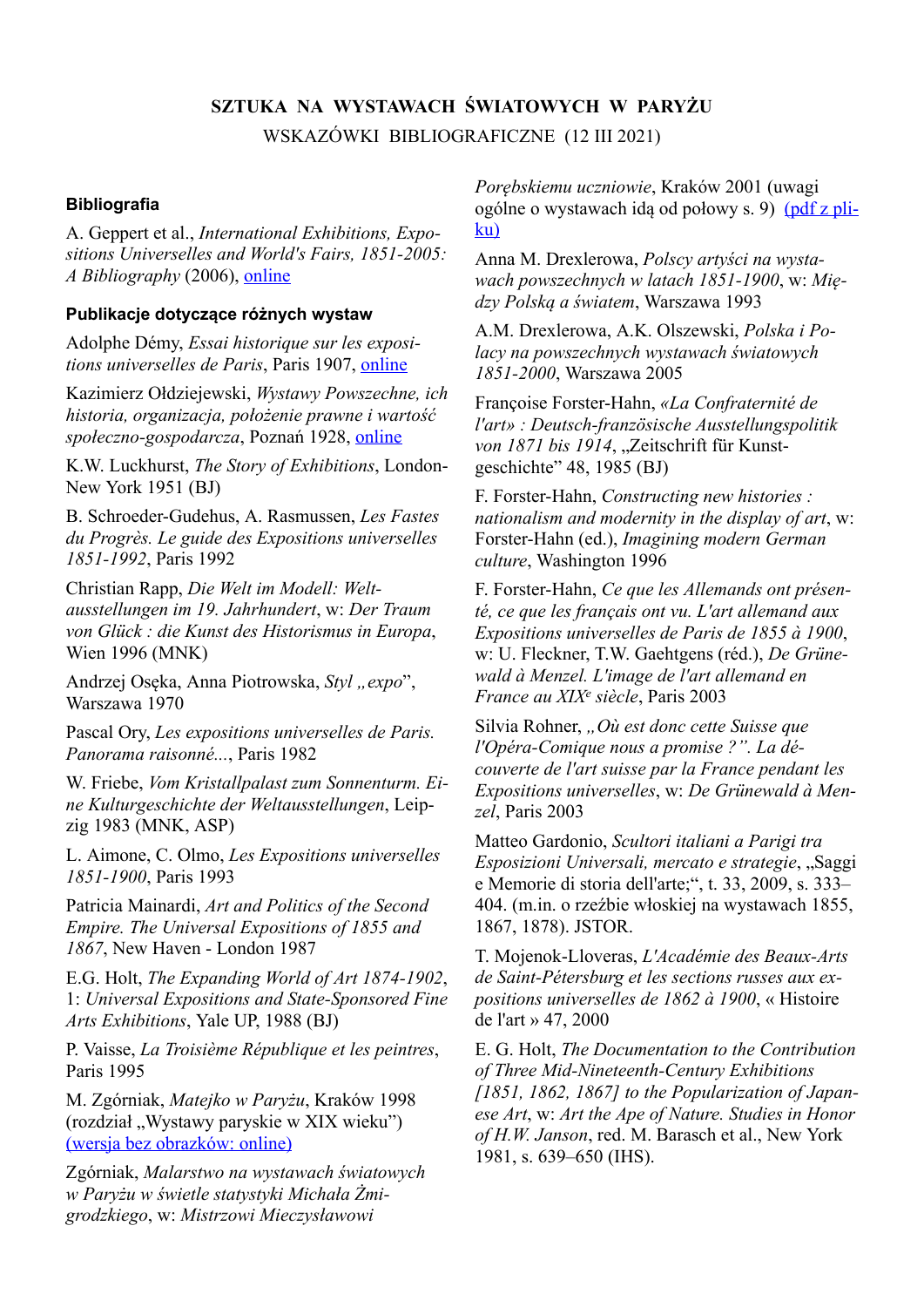## **1855**

E.-J. Delécluze, *Les Beaux-Arts dans les deux mondes en 1855*, Paris 1856 [online](https://gallica.bnf.fr/ark:/12148/bpt6k6536273p.texteImage)

T. Gautier, *Les Beaux-Arts en Europe en 1855*, t. 1- 2, Paris 1855-1856 [online](https://gallica.bnf.fr/ark:/12148/bpt6k1269893h.texteImage) t. 1, [t.](https://gallica.bnf.fr/ark:/12148/bpt6k111395m.texteImage) 2

E., J. de Goncourt, *Malarstwo na Wystawie Powszechnej 1855 roku*, w: H. Morawska, *Francuscy pisarze i krytycy o malarstwie 1820-1876*, Warszawa 1977

F. A. Trapp, *The Universal Exhibition of 1855*, "Burlington Magazine" 107, 1965 (ASP; JSTOR)

M. Pointon, *"Voisins et alliés": The French critics' view of the English contribution to the beauxarts section of the Exposition Universelle in 1855*, w: *Saloni, gallerie, musei e loro influenza sullo sviluppo dell' arte dei secoli XIX e XX*, Bologna 1981

Rachel Esner, *Regards français sur la peinture allemande à l'Exposition universelle de 1855*, "Romantisme" 73, 1991 (BJ) [online](https://www.persee.fr/doc/roman_0048-8593_1991_num_21_73_5786)

Patricia Mainardi, *Courbet's exhibitionism*, "Gazette des Beaux-Arts", t. 118, 1991, nr 1475, s. 253– 266. [online](http://faculty.winthrop.edu/stockk/Modernism/mainardi courbet.pdf)

*Korespondencja z Paryża*, "Czas", 1855, nr 197 (31 VIII), s. 1–2 (Recenzja z działu sztuki. Francja (m.in. "kilka obrazów szkoły romantycznej, której wolałbym aby nasi artyści unikali"), Belgia, Holandia, kraje skandynawskie, Włochy, kraje niemieckie, Polacy. [jbc](https://jbc.bj.uj.edu.pl/dlibra/publication/476513#structure)

M. Zgórniak, *Artykuł Krystyna Ostrowskiego o artystach polskich z roku 1855. Preprint nie ukończonej pracy wydrukowany w czterech egzemplarzach*, Kraków 2017, 68 s. (tylko jeden rozdział dotyczy artystów polskich na wystawie; reszta kwestii politycznych). **[online](https://users.uj.edu.pl/~zgorniak/publikacje/Krystyn_Ostrowski.html)** 

#### **1867**

Charles Blanc, *Les Artistes de mon temps*, Paris 1876 (BJ) [online](https://gallica.bnf.fr/ark:/12148/bpt6k9690685x.texteImage)

Maxime Du Camp, *Les Beaux-Arts à l'Exposition Universelle*, w: idem, *Les Beaux-Arts à l'Exposition Universelle et aux Salons de 1863, 1864, 1865, 1866 & 1867,* Paris 1867 [gallica](https://gallica.bnf.fr/ark:/12148/bpt6k1148560.texteImage)

Paul Mantz, *Les Beaux-Arts à l'Exposition univer*selle, "Gazette des Beaux-Arts", t. 23, 1867 [galli](https://gallica.bnf.fr/ark:/12148/cb343486585/date)[ca](https://gallica.bnf.fr/ark:/12148/cb343486585/date)

Friedrich Pecht, *Kunst und Kunstindustrie auf der Weltausstellung von 1867: Pariser Briefe,* Leipzig, 1867 [online](https://digi.ub.uni-heidelberg.de/diglit/pecht1867)

F. A. Trapp, *"Expo" 1867 Revisited*, "Apollo", 1969, February (BJ)

Carol Troyen, *Innocents abroad: American painters at the 1867 Exposition universelle, Paris*, "American Art Journal", t. 16, 1984, nr 4, s. 2–29. (JSTOR)

# **1878**

C. Blanc, *Les beaux-arts à l'Exposition universelle de 1878*, Paris 1878 (ASP) [online](https://gallica.bnf.fr/ark:/12148/bpt6k65535451.texteImage)

Victor Cherbuliez, *La Peinture à l'Exposition universelle de 1878*, "La Revue des deux mondes", 1878, 15 VIII, s. 865–867. (BJ, [gallica](https://gallica.bnf.fr/ark:/12148/cb32858360p/date))

Louis Gonse (red.), *L'Art moderne à l'Exposition de 1878*, Paris 1879. (ASP, MNK)

Ernest Chesneau, *Exposition universelle: Le Japon à Paris*, "Gazette des Beaux-Arts", t. 18, 1878, 1 IX, 1 XI. (ASP, [gallica](https://gallica.bnf.fr/ark:/12148/cb343486585/date)).

Necanda [M. E. Trepka], *Listy z wystawy paryskiej*, IV. *Sztuki piękne na wystawie*, "Kłosy", 1878, nr 674 (30 V) i nast. [online](https://www.wbc.poznan.pl/dlibra/publication/392405/edition/305423#structure)

A. Sygietyński, *Sztuka na Wystawie Powszechnej w Paryżu*, "Ateneum", 1878, t. 3 (BJ) online [zeszyt](http://buwcd.buw.uw.edu.pl/e_zbiory/ckcp/ateneum/1878/zeszyt08/imagepages/image168.htm) [8,](http://buwcd.buw.uw.edu.pl/e_zbiory/ckcp/ateneum/1878/zeszyt08/imagepages/image168.htm) [zeszyt](http://buwcd.buw.uw.edu.pl/e_zbiory/ckcp/ateneum/1878/zeszyt09/imagepages/image172.htm) 9, etc.

S. Wiśniowski, *Z Wystawy Paryskiej*, "Biesiada Literacka", 1878, nr 132 (BJ)

Friederike Vosskamp, *Die Präsentation der deutschen Kunst auf der Weltausstellung 1878 in Paris. Ausstellungspolitik zwischen nationaler Selbstdarstellung und diplomatischer Rücksichtnahme*, "Zeitschrift für Kunstgeschichte", t. 77, 2014, nr 2, s. 241–256 (JSTOR).

#### **1889**

J. Mycielski, *Z pod wieży Eiffel. Wrażenia i opisy*, Kraków 1890 (BJ)

Pascal Ory, *L'expo universelle, [1889]*, Bruxelles 1989

*1889. La tour Eiffel et l'Exposition universelle*. Musée d'Orsay, Paris 1989 (MNK)

M. Braud, *Le premier centenaire de la Révolution française: enjeux politiques et choix esthétiques*, « Revue de la Bibliothèque nationale », 1989, nr 32

A. Blaugrund et al., *Paris 1889: American artists at the Universal Exposition*, Philadelphia - New York 1989